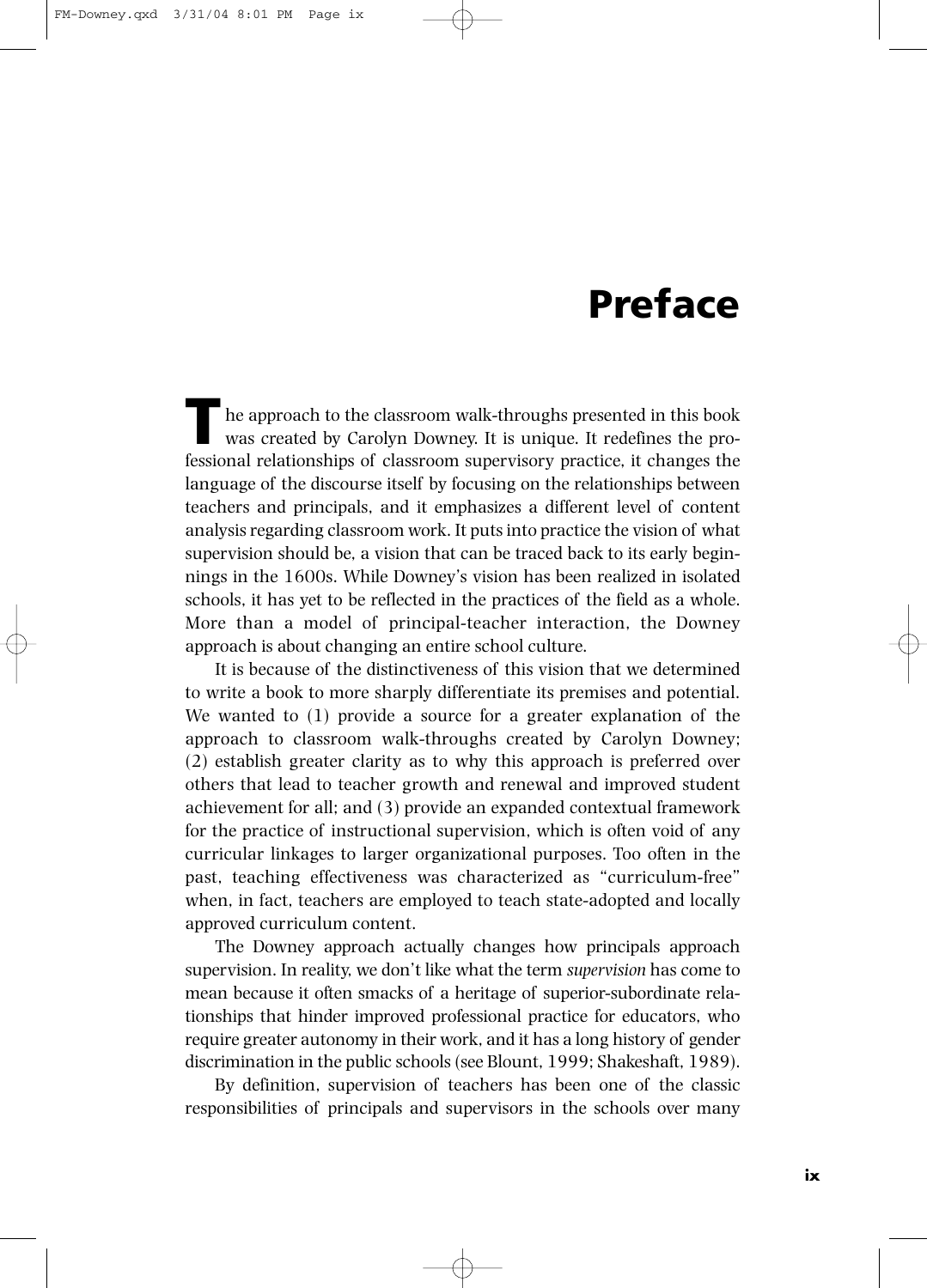## **x • The Three-Minute Classroom Walk-Through**

decades (Tanner & Tanner, 1987). Such supervision was the foundation of historic roles in administration such as the old-time, male, county superintendent who often rode on horseback over miles of unpaved roads to visit and "supervise" mostly female teachers in rural, one-room schools.

There can be little doubt that early exemplars of school supervision were based on industrial models. The long lines of gears, wheels, and conveyor belts punctuating the New England textile mills, which were teeming with gaggles of underpaid female workers arranged in rows, made it easier for the male shop foreman to oversee the work, point out deficiencies, and engage in immediate "corrective" actions. To a very great extent, such models are still common in the sweatshops of Third World countries where women and children still sew clothes today. There can be little doubt that the creation of the graded school was a mirror of the textile mills, with its rows of classrooms arranged next to one other, and the underpaid, half-educated female teachers working among very large groups of students and being "supervised" by male principals. Efficiency has been the watchword in supervision for a long while. The legacy of scientific management typified by Frederick Taylor's clipboards and stopwatch can still be found lingering in proposals outlining alternative and cheaper forms of schooling.

This is the shadow heritage of school supervision, an unsavory lineage that still lingers in the hallways and classrooms of many contemporary schools. Though the rhetoric has been tailored to fit in with the newer, softer forms of managerial practices that emphasize "caring" and/or "collaboration," the model of managerial control—and with it the inevitable "parent-child" relationship between principals and teachers—often remains firmly intact. This is why the word *evaluation* is a polyvalent term; that is, it contains many meanings and the secondary ones may have eclipsed the one intended. Evaluation is often not only ineffective, it is also feared by legions of teachers because it is frequently mindless, unhelpful, and punitive. Good rarely ever comes from it and many injurious results may accrue, which can lead to more work instead of improved work.

The Downey approach to classroom walk-throughs is situated on a different axis. It rejects the superior-subordinate hegemony of principals and teachers that is often swathed in covert gender discrimination and replaces it with a collegial, egalitarian model of professional practice. It is centered on an adult-to-adult model of discourse that involves professional conversation about practice. It rejects the "gotcha" model of inspection where the principal or supervisor is looking for "what's wrong with this picture" and that is based on checklists and mindless conformity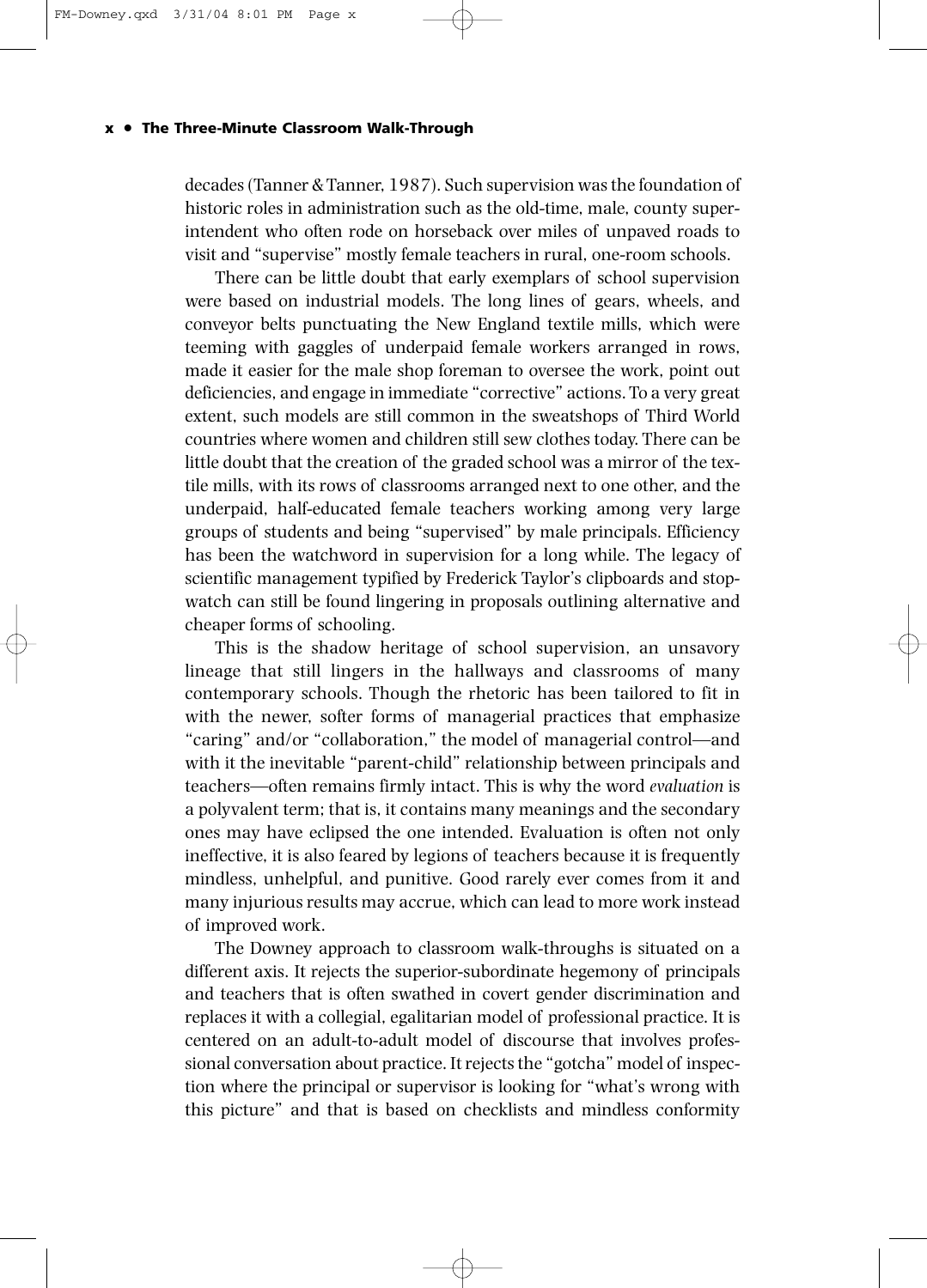to contextless classroom practices. It replaces the infrequent, formal "dipstick" model of evaluation with very frequent, short, informal exchanges between principals and teachers. These short exchanges are considered an ongoing and integral part of reflective teaching practice a practice that is *paperless,* because it is a continuing conversation over time.

In short, the Downey approach to classroom walk-throughs sheds the ghosts of factory models and relationships and re-centers professional practice on a new axis, one embodied in the vision of what supervision was supposed to accomplish in the first place. It recognizes that part and parcel of classroom practice is the relationship of the teacher to the person supervising him or her, as well as the teacher's relationships with students, parents, and other teachers. Everything in schools *is relational,* and never static. In this sense, the Downey model is not only fluid, moving, and dynamic—it is *antibureaucratic,* something that we will comment on later. This model is at odds with many bureaucratic practices that are not conducive to professional relationships that should rest on trust, fairness, egalitarianism, and autonomy between independent parties. The setting in which many teachers work is antiprofessional (beyond *un*professional).

So the Downey model is not just a model of supervisory practice that "fits" into bureaucratically organized schools; it is a model of changed relationships that will come to characterize an entire school. It is a way of developing a network of relationships as opposed to merely changing the principal-teacher dyad. In this sense, it is *radical.* It is this characteristic of the Downey approach that promises to alter the entire school climate and create a culture of high work performance for an entire school. This approach is about changing schools, one teacher at a time. That's the only way the change is ever permanent.

This book is divided into two parts. The first part, Chapters 1 through 6, describes the pragmatics of our approach to walk-throughs from its early conceptualization to the development of the step-by-step process of collecting information from short classroom visits and using this information to engage in reflective dialogue with teachers. This part concludes with suggestions for implementing the process and describes examples of successful implementation of the model in a variety of settings. The second part of the book, Chapters 7 through 10, takes a longer view and explores the historical development of supervision, reviews the research base for the model, explains how this model is an example of discursive practice, and concludes with a chapter presenting how the model relates to the career cycle of the typical teacher.